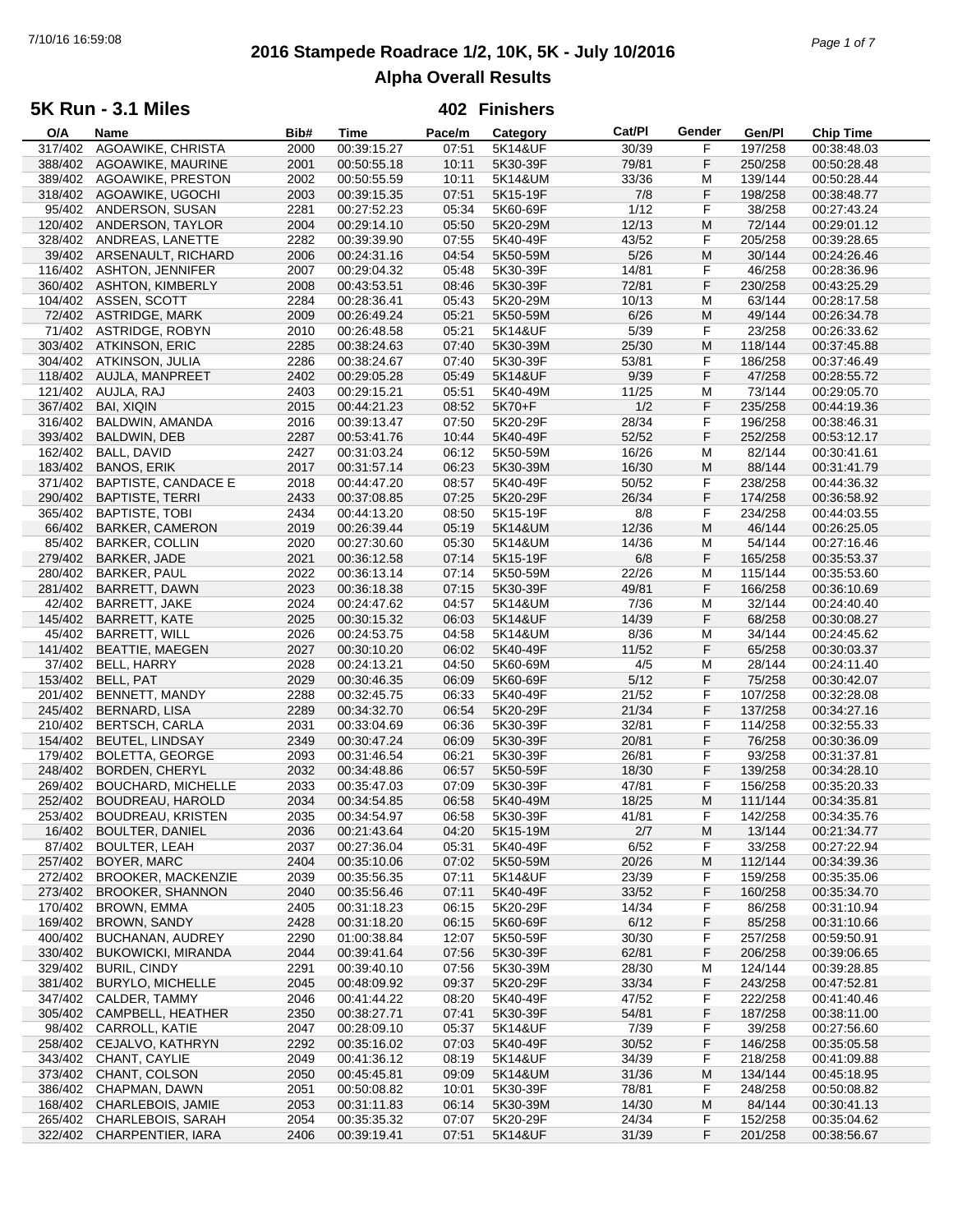# **2016 Stampede Roadrace 1/2, 10K, 5K - July 10/2016** 7/10/16 16:59:09 *Page 2 of 7* **Alpha Overall Results**

### **5K Run - 3.1 Miles**

| O/A     | Name                                  | Bib# | Time        | Pace/m | Category | Cat/PI | Gender | Gen/Pl  | <b>Chip Time</b> |  |
|---------|---------------------------------------|------|-------------|--------|----------|--------|--------|---------|------------------|--|
| 323/402 | CHARPENTIER, JENNIFER                 | 2055 | 00:39:19.42 | 07:51  | 5K30-39F | 61/81  | F      | 202/258 | 00:38:56.23      |  |
| 108/402 | CHEN, QING                            | 2056 | 00:28:43.28 | 05:44  | 5K15-19M | 6/7    | M      | 65/144  | 00:28:31.43      |  |
| 260/402 | CHENIER, IRIS                         | 2351 | 00:35:20.67 | 07:04  | 5K14&UF  | 22/39  | F      | 148/258 | 00:35:03.38      |  |
| 293/402 | CHENIER, LIAM                         | 2352 | 00:37:18.98 | 07:27  | 5K14&UM  | 26/36  | M      | 117/144 | 00:37:01.57      |  |
|         |                                       |      | 00:38:27.75 |        |          |        | F      |         |                  |  |
| 306/402 | CHENIER, MAEA                         | 2353 |             | 07:41  | 5K14&UF  | 28/39  |        | 188/258 | 00:38:11.04      |  |
| 310/402 | CHERWONKA, JOELLE                     | 2057 | 00:38:37.71 | 07:43  | 5K40-49F | 42/52  | F.     | 191/258 | 00:38:17.30      |  |
| 292/402 | CHILDS, HOLLY                         | 2058 | 00:37:10.41 | 07:26  | 5K50-59F | 21/30  | F      | 176/258 | 00:36:45.03      |  |
| 320/402 | CLARKE, MARIE                         | 2435 | 00:39:17.39 | 07:51  | 5K60-69F | 10/12  | F      | 200/258 | 00:39:03.27      |  |
| 308/402 | COCKBURN, JESSICA                     | 2059 | 00:38:30.86 | 07:42  | 5K30-39F | 55/81  | F      | 189/258 | 00:38:05.34      |  |
| 307/402 | <b>COCKBURN, ROBERT</b>               | 2060 | 00:38:30.62 | 07:42  | 5K30-39M | 26/30  | M      | 119/144 | 00:38:05.24      |  |
| 297/402 | COLBOURN, JENNIFER                    | 2446 | 00:37:35.83 | 07:31  | 5K40-49F | 41/52  | F      | 180/258 | 00:37:09.19      |  |
| 228/402 | <b>COLTRIN, MATTHEW</b>               | 2441 | 00:33:41.64 | 06:44  | 5K14&UM  | 24/36  | M      | 102/144 | 00:33:27.52      |  |
|         |                                       |      |             |        |          |        |        |         |                  |  |
| 226/402 | <b>COLTRIN, MICHAEL</b>               | 2440 | 00:33:37.32 | 06:43  | 5K14&UM  | 22/36  | M      | 100/144 | 00:33:24.22      |  |
| 26/402  | CONEYBEARE, STEVE                     | 2061 | 00:22:52.40 | 04:34  | 5K50-59M | 3/26   | M      | 20/144  | 00:22:43.81      |  |
| 88/402  | CONNORS, JOE                          | 2398 | 00:27:40.89 | 05:32  | 5K30-39M | 9/30   | M      | 55/144  | 00:27:31.58      |  |
| 263/402 | COOK, MACKENZIE                       | 2062 | 00:35:24.09 | 07:04  | 5K20-29F | 23/34  | F      | 151/258 | 00:35:08.55      |  |
| 128/402 | COONEY, CLAIRE                        | 2063 | 00:29:31.40 | 05:54  | 5K40-49F | 10/52  | F      | 55/258  | 00:29:21.60      |  |
| 350/402 | COOPER, BARB                          | 2064 | 00:42:19.31 | 08:27  | 5K50-59F | 25/30  | F.     | 224/258 | 00:41:50.47      |  |
| 172/402 | <b>CORNELSSEN, CHRISTA</b>            | 2293 | 00:31:20.35 | 06:16  | 5K40-49F | 14/52  | F      | 88/258  | 00:30:59.06      |  |
|         |                                       |      |             |        |          |        |        |         |                  |  |
| 133/402 | <b>CORNELSSEN, KYLAR</b>              | 2294 | 00:29:44.72 | 05:56  | 5K14&UF  | 12/39  | F      | 59/258  | 00:29:23.10      |  |
| 14/402  | <b>CORNELSSEN, RILEY</b>              | 2442 | 00:21:22.46 | 04:16  | 5K15-19M | 1/7    | M      | 11/144  | 00:21:20.27      |  |
| 55/402  | COUTURE, SYLVAIN                      | 2067 | 00:25:52.64 | 05:10  | 5K40-49M | 4/25   | M      | 38/144  | 00:25:28.53      |  |
| 190/402 | CROSBIE, SARAH                        | 2068 | 00:32:16.28 | 06:27  | 5K30-39F | 28/81  | F      | 99/258  | 00:32:09.95      |  |
| 58/402  | <b>CROSBIE TRIPP, TRUTH</b>           | 2069 | 00:26:10.38 | 05:14  | 5K14&UM  | 10/36  | M      | 39/144  | 00:26:04.01      |  |
| 250/402 | <b>CULLEN, EMMA</b>                   | 2070 | 00:34:50.29 | 06:58  | 5K14&UF  | 21/39  | F      | 140/258 | 00:34:33.67      |  |
| 391/402 | <b>CULLINGHAM, EWAN</b>               | 2297 | 00:52:29.45 | 10:29  | 5K14&UM  | 34/36  | M      | 140/144 | 00:51:49.19      |  |
| 392/402 |                                       |      |             | 10:29  |          |        |        |         |                  |  |
|         | <b>CULLINGHAM, MIKE</b>               | 2298 | 00:52:29.45 |        | 5K40-49M | 25/25  | M      | 141/144 | 00:51:49.45      |  |
| 368/402 | D'ADAMO, ANGELA                       | 2071 | 00:44:28.50 | 08:53  | 5K30-39F | 74/81  | F      | 236/258 | 00:44:05.03      |  |
| 59/402  | DACQUISTO, VANESSA                    | 2299 | 00:26:13.80 | 05:14  | 5K20-29F | 7/34   | F      | 20/258  | 00:26:09.36      |  |
| 243/402 | DALZIEL, ANNA                         | 2416 | 00:34:30.93 | 06:54  | 5K30-39F | 39/81  | F      | 135/258 | 00:34:16.17      |  |
| 47/402  | DALZIEL, RYAN                         | 2417 | 00:25:23.22 | 05:04  | 5K30-39M | 7/30   | M      | 35/144  | 00:25:09.07      |  |
| 249/402 | DECHANT, ANTHONY                      | 2300 | 00:34:49.86 | 06:57  | 5K30-39M | 24/30  | M      | 110/144 | 00:34:06.71      |  |
| 236/402 | DELANEY, LYNN                         | 2301 | 00:34:05.25 | 06:49  | 5K50-59F | 17/30  | F      | 129/258 | 00:33:56.52      |  |
| 259/402 | DENG, AN                              | 2073 | 00:35:17.64 | 07:03  | 5K40-49F | 31/52  | F      | 147/258 | 00:35:05.64      |  |
|         |                                       |      |             |        |          |        |        |         |                  |  |
| 76/402  | DENG, JIN                             | 2074 | 00:26:52.36 | 05:22  | 5K30-39F | 6/81   | F      | 26/258  | 00:26:40.82      |  |
| 32/402  | DENNY, ROBIN                          | 2075 | 00:23:34.62 | 04:42  | 5K30-39M | 6/30   | M      | 23/144  | 00:23:22.51      |  |
| 164/402 | DORRIAN, ASHLEY                       | 2452 | 00:31:05.71 | 06:13  | 5K30-39M | 13/30  | M      | 83/144  | 00:30:05.52      |  |
| 375/402 | DOUCETTE, LIKE                        | 2077 | 00:46:02.95 | 09:12  | 5K14&UM  | 32/36  | M      | 135/144 | 00:45:48.27      |  |
| 376/402 | DOUCETTE, MARCEL                      | 2078 | 00:46:03.01 | 09:12  | 5K30-39M | 30/30  | M      | 136/144 | 00:45:49.83      |  |
| 171/402 | DOUCETTE, MELISSA                     | 2302 | 00:31:18.61 | 06:15  | 5K30-39F | 24/81  | F      | 87/258  | 00:31:09.50      |  |
| 130/402 | DOUCETTE, RACHEL                      | 2355 | 00:29:36.02 | 05:55  | 5K30-39F | 16/81  | F      | 57/258  | 00:29:24.10      |  |
| 51/402  | DROUILLARD, KIM                       | 2079 | 00:25:31.22 | 05:06  | 5K40-49F | 3/52   | F      | 16/258  | 00:25:27.45      |  |
| 17/402  |                                       |      |             |        |          |        |        |         |                  |  |
|         | DRUIJFF, SVEN                         | 2080 | 00:22:01.14 | 04:24  | 5K14&UM  | 2/36   | M      | 14/144  | 00:22:00.74      |  |
| 8/402   | DRUIJFF, YORDI                        | 2081 | 00:19:46.26 | 03:57  | 5K14&UM  | 1/36   | M      | 6/144   | 00:19:46.12      |  |
| 92/402  | DRYER, BRENDA                         | 2303 | 00:27:50.86 | 05:34  | 5K30-39F | 10/81  | F      | 36/258  | 00:27:35.40      |  |
| 394/402 | DUFFNEY, SHELLY                       | 2304 | 00:53:42.52 | 10:44  | 5K50-59F | 28/30  | F      | 253/258 | 00:53:12.74      |  |
| 254/402 | DUKE, GRACE                           | 2419 | 00:34:55.57 | 06:59  | 5K60-69F | 9/12   | F      | 143/258 | 00:34:38.08      |  |
| 89/402  | DUNN, HOLLY                           | 2443 | 00:27:48.15 | 05:33  | 5K20-29F | 8/34   | F      | 34/258  | 00:27:28.72      |  |
| 38/402  | EDISON, BEN                           | 2356 | 00:24:23.48 | 04:52  | 5K14&UM  | 6/36   | M      | 29/144  | 00:24:23.28      |  |
| 69/402  | <b>EDISON, STEPHEN</b>                | 2357 | 00:26:46.23 | 05:21  | 5K40-49M | 7/25   | M      | 48/144  | 00:26:37.05      |  |
|         |                                       |      |             |        |          |        |        |         |                  |  |
| 313/402 | EDNEY, DAVE                           | 2082 | 00:39:07.91 | 07:49  | 5K60-69M | 5/5    | M      | 120/144 | 00:38:46.82      |  |
| 309/402 | EDWARDS, RACHAEL                      | 2083 | 00:38:34.96 | 07:42  | 5K30-39F | 56/81  | F      | 190/258 | 00:38:16.53      |  |
| 70/402  | ELLIOTT, JENNIFER                     | 2386 | 00:26:47.52 | 05:21  | 5K30-39F | 5/81   | F      | 22/258  | 00:26:40.96      |  |
|         | 158/402 FASOLI TUCKER, CORINNE        | 2084 | 00:30:52.47 | 06:10  | 5K40-49F | 12/52  | F      | 80/258  | 00:30:38.35      |  |
| 276/402 | <b>FESYK, SHAWNIE</b>                 | 2358 | 00:36:06.30 | 07:13  | 5K40-49F | 34/52  | F      | 162/258 | 00:35:33.38      |  |
|         | 186/402 FETHERSTONHAUGH, DRYDEN 2085  |      | 00:32:12.47 | 06:26  | 5K14&UM  | 19/36  | M      | 90/144  | 00:32:08.69      |  |
| 159/402 | FETHERSTONHAUGH, KEN                  | 2086 | 00:30:53.73 | 06:10  | 5K40-49M | 14/25  | M      | 79/144  | 00:30:31.90      |  |
|         | 216/402 FETHERSTONHAUGH, MELISSA 2087 |      | 00:33:07.65 | 06:37  | 5K40-49F | 25/52  | F      | 120/258 | 00:32:45.82      |  |
|         |                                       |      |             |        |          |        |        |         |                  |  |
| 36/402  | FILLIP, TODD                          | 2387 | 00:24:01.55 | 04:48  | 5K50-59M | 4/26   | M      | 27/144  | 00:23:57.36      |  |
| 312/402 | FITZHENRY, TRACEY                     | 2088 | 00:38:55.11 | 07:47  | 5K30-39F | 58/81  | F      | 193/258 | 00:38:32.74      |  |
| 140/402 | FOOTE, BEN                            | 2089 | 00:30:09.25 | 06:01  | 5K40-49M | 12/25  | M      | 76/144  | 00:29:40.31      |  |
|         | 246/402 FORD, CARL                    | 2445 | 00:34:35.92 | 06:55  | 5K40-49M | 17/25  | M      | 109/144 | 00:34:12.37      |  |
| 218/402 | FREIBURGER, FRAN                      | 2090 | 00:33:12.06 | 06:38  | 5K60-69F | 8/12   | F      | 122/258 | 00:33:00.14      |  |
| 199/402 | FROSTAD, CHERYL                       | 2091 | 00:32:43.40 | 06:32  | 5K40-49F | 20/52  | F      | 105/258 | 00:32:39.48      |  |
| 107/402 | FROSTAD, SARA                         | 2092 | 00:28:42.39 | 05:44  | 5K14&UF  | 8/39   | F      | 43/258  | 00:28:38.96      |  |
|         | 227/402 FUNK, CAVENCE                 | 2305 | 00:33:40.99 | 06:44  | 5K14&UM  | 23/36  | M      | 101/144 | 00:33:16.09      |  |
|         |                                       |      |             |        |          |        |        |         |                  |  |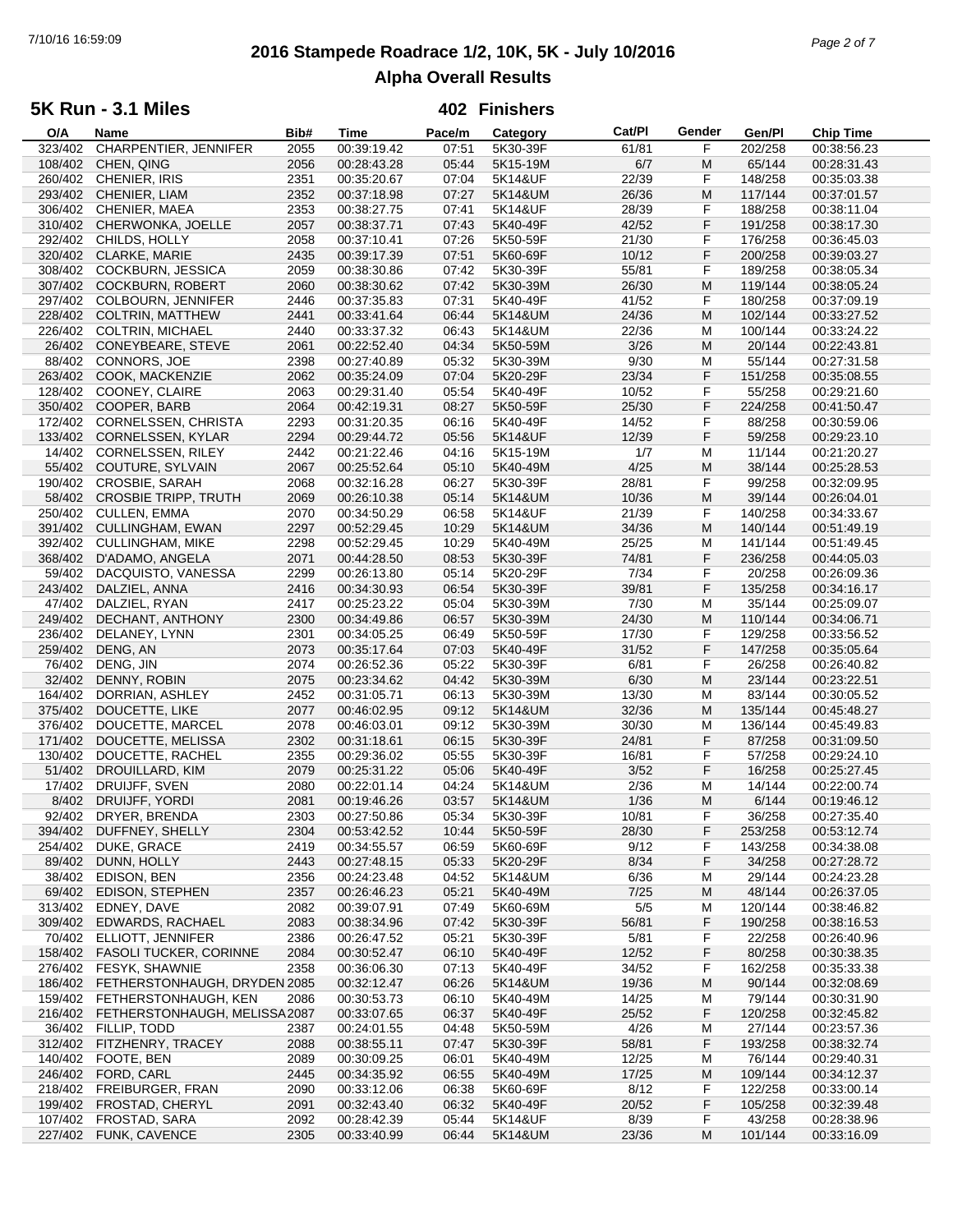# **2016 Stampede Roadrace 1/2, 10K, 5K - July 10/2016** 7/10/16 16:59:09 *Page 3 of 7* **Alpha Overall Results**

## **5K Run - 3.1 Miles**

| O/A     | Name                         | Bib# | Time        | Pace/m | Category | Cat/PI | Gender | Gen/Pl  | Chip Time   |  |
|---------|------------------------------|------|-------------|--------|----------|--------|--------|---------|-------------|--|
| 178/402 | GALE, LYNDA                  | 2306 | 00:31:41.35 | 06:20  | 5K40-49F | 16/52  | F      | 92/258  | 00:31:21.62 |  |
| 57/402  | <b>GAULD, TAMARA</b>         | 2307 | 00:25:59.49 | 05:11  | 5K30-39F | 3/81   | F      | 19/258  | 00:25:58.36 |  |
| 321/402 | <b>GHELFI, MURILO</b>        | 2094 | 00:39:18.87 | 07:51  | 5K30-39M | 27/30  | М      | 121/144 | 00:39:13.39 |  |
| 324/402 | <b>GHELFI, NICOLE</b>        | 2095 | 00:39:23.64 | 07:52  | 5K20-29F | 29/34  | F      | 203/258 | 00:39:18.33 |  |
| 208/402 |                              |      | 00:33:02.11 | 06:36  |          | 19/30  | M      | 96/144  |             |  |
|         | GIBORSKI, JASON              | 2096 |             |        | 5K30-39M |        |        |         | 00:32:23.93 |  |
| 207/402 | <b>GIBORSKI, NICOLE</b>      | 2097 | 00:33:01.89 | 06:36  | 5K30-39F | 31/81  | F      | 112/258 | 00:32:25.21 |  |
| 109/402 | GILJE-ALLAN, DYLAN           | 2099 | 00:28:44.16 | 05:44  | 5K20-29M | 11/13  | M      | 66/144  | 00:28:27.65 |  |
| 50/402  | GILL, RANI                   | 2408 | 00:25:29.33 | 05:05  | 5K40-49F | 2/52   | F      | 15/258  | 00:25:26.40 |  |
| 274/402 | GILLINGWATER, SUE            | 2103 | 00:35:56.53 | 07:11  | 5K40-49M | 19/25  | M      | 114/144 | 00:35:40.89 |  |
| 94/402  | <b>GIRALDO, FELIPE</b>       | 2451 | 00:27:51.82 | 05:34  | 5K30-39M | 10/30  | M      | 57/144  | 00:26:52.48 |  |
| 301/402 | GJURA, JULIE                 | 2100 | 00:37:59.00 | 07:35  | 5K50-59F | 23/30  | F      | 184/258 | 00:37:42.96 |  |
| 351/402 | GLAZ, JANE                   | 2101 | 00:42:47.76 | 08:33  | 5K30-39F | 70/81  | F      | 225/258 | 00:42:23.53 |  |
|         |                              |      |             |        |          |        |        |         |             |  |
| 352/402 | GLAZ, YVAN                   | 2102 | 00:42:47.88 | 08:33  | 5K14&UM  | 29/36  | M      | 127/144 | 00:42:22.43 |  |
| 127/402 | <b>GONZALEZ, ISABEL</b>      | 2104 | 00:29:26.68 | 05:53  | 5K14&UF  | 11/39  | F      | 54/258  | 00:29:16.12 |  |
| 286/402 | GONZALEZ, LAURA              | 2105 | 00:36:45.74 | 07:21  | 5K40-49F | 37/52  | F      | 171/258 | 00:36:35.18 |  |
| 285/402 | <b>GONZALEZ, VICTORIA</b>    | 2106 | 00:36:45.51 | 07:21  | 5K14&UF  | 26/39  | F      | 170/258 | 00:36:34.50 |  |
| 358/402 | GOODING, ALAN                | 2107 | 00:43:39.42 | 08:43  | 5K50-59M | 23/26  | М      | 129/144 | 00:43:36.88 |  |
| 261/402 | <b>GOODWIN, BROOKE</b>       | 2108 | 00:35:23.87 | 07:04  | 5K30-39F | 44/81  | F      | 149/258 | 00:35:08.51 |  |
| 339/402 | <b>GRAHAM, DANIELLE</b>      | 2359 | 00:41:12.98 | 08:14  | 5K30-39F | 66/81  | F      | 214/258 | 00:41:10.59 |  |
|         |                              |      |             |        |          |        |        |         |             |  |
| 340/402 | <b>GRAHAM, MADDISON</b>      | 2360 | 00:41:13.05 | 08:14  | 5K14&UF  | 32/39  | F      | 215/258 | 00:41:10.31 |  |
| 287/402 | <b>GREER, SHAUNA</b>         | 2409 | 00:36:59.19 | 07:23  | 5K40-49F | 38/52  | F      | 172/258 | 00:36:51.84 |  |
| 385/402 | <b>GRISDALE, HANNAH</b>      | 2109 | 00:50:07.67 | 10:01  | 5K14&UF  | 39/39  | F      | 247/258 | 00:49:50.96 |  |
| 143/402 | <b>GRYCKIEWICZ, DANIELLE</b> | 2110 | 00:30:13.97 | 06:02  | 5K20-29F | 12/34  | F      | 67/258  | 00:30:12.84 |  |
| 152/402 | GYONYOR, MARY LOU            | 2111 | 00:30:45.07 | 06:09  | 5K60-69F | 4/12   | F      | 74/258  | 00:30:36.26 |  |
| 299/402 | HADDEN, KRISTINA             | 2113 | 00:37:40.46 | 07:32  | 5K20-29F | 27/34  | F      | 182/258 | 00:37:12.70 |  |
| 213/402 | HAJDU, YASMIN                | 2308 | 00:33:05.93 | 06:37  | 5K14&UF  | 19/39  | F      | 117/258 | 00:32:47.36 |  |
| 215/402 |                              |      |             |        | 5K40-49F |        | F      |         |             |  |
|         | HALPIN, BETH                 | 2114 | 00:33:07.49 | 06:37  |          | 24/52  |        | 119/258 | 00:32:46.26 |  |
| 149/402 | HALPIN, GRACE                | 2115 | 00:30:31.93 | 06:06  | 5K14&UF  | 15/39  | F      | 71/258  | 00:30:28.12 |  |
| 222/402 | <b>HAMILTON, LESLIE</b>      | 2116 | 00:33:30.44 | 06:42  | 5K30-39F | 35/81  | F      | 124/258 | 00:33:03.28 |  |
| 44/402  | <b>HAMILTON, PAIGE</b>       | 2117 | 00:24:49.45 | 04:57  | 5K40-49F | 1/52   | F      | 11/258  | 00:24:41.50 |  |
| 49/402  | HAMILTON INGLIS, JENNIFER    | 2361 | 00:25:29.21 | 05:05  | 5K30-39F | 2/81   | F      | 14/258  | 00:25:27.41 |  |
| 333/402 | HATCHER, DELORES             | 2118 | 00:40:19.85 | 08:03  | 5K50-59F | 24/30  | F      | 209/258 | 00:39:52.81 |  |
| 372/402 | <b>HATCHER, EMILY</b>        | 2119 | 00:45:41.16 | 09:08  | 5K14&UF  | 38/39  | F      | 239/258 | 00:45:14.92 |  |
| 344/402 | <b>HATCHER, JULIA</b>        | 2120 | 00:41:36.56 | 08:19  | 5K14&UF  | 35/39  | F      | 219/258 | 00:41:09.70 |  |
|         |                              |      |             |        |          |        |        |         |             |  |
| 220/402 | <b>HEDGES, CARSON</b>        | 2121 | 00:33:20.54 | 06:40  | 5K14&UM  | 21/36  | М      | 97/144  | 00:33:14.21 |  |
| 366/402 | HEDGES, DALE                 | 2122 | 00:44:20.25 | 08:52  | 5K50-59M | 24/26  | M      | 132/144 | 00:44:14.93 |  |
| 123/402 | HEDGES, JO-ANN               | 2123 | 00:29:18.19 | 05:51  | 5K40-49F | 9/52   | F      | 50/258  | 00:29:12.51 |  |
| 122/402 | HEDGES, SAYLOR               | 2124 | 00:29:18.11 | 05:51  | 5K14&UF  | 10/39  | F      | 49/258  | 00:29:12.43 |  |
| 193/402 | <b>HEDGES, WARREN</b>        | 2125 | 00:32:23.54 | 06:28  | 5K50-59M | 17/26  | M      | 92/144  | 00:32:17.30 |  |
| 117/402 | HERNANDEZ, DAVID             | 2420 | 00:29:05.01 | 05:49  | 5K30-39M | 11/30  | M      | 71/144  | 00:29:05.01 |  |
| 369/402 | HEWITT, DAVE                 | 2126 | 00:44:31.94 | 08:54  | 5K50-59M | 25/26  | M      | 133/144 | 00:44:13.11 |  |
| 370/402 | <b>HEWITT, KIRSTEN</b>       | 2127 | 00:44:32.34 | 08:54  | 5K20-29F | 32/34  | F      | 237/258 | 00:44:13.85 |  |
| 43/402  |                              |      |             |        |          |        |        |         |             |  |
|         | <b>HIGGINS, BENJAMIN</b>     | 2128 | 00:24:48.99 | 04:57  | 5K20-29M | 4/13   | M      | 33/144  | 00:24:44.29 |  |
| 91/402  | HONG, JULIE                  | 2129 | 00:27:50.47 | 05:34  | 5K30-39F | 9/81   | F      | 35/258  | 00:27:49.67 |  |
| 336/402 | HONG, SOOK                   | 2130 | 00:40:39.54 | 08:07  | 5K60-69F | 11/12  | F      | 212/258 | 00:40:35.77 |  |
| 198/402 | HORNE, KATHLEEN              | 2131 | 00:32:36.39 | 06:31  | 5K50-59F | 14/30  | F      | 104/258 | 00:32:27.48 |  |
| 401/402 | <b>HUCULAK, SHARON</b>       | 2309 | 01:00:38.98 | 12:07  | 5K60-69F | 12/12  | F      | 258/258 | 00:59:50.00 |  |
| 189/402 | HUFFMAN, ALEKSANDRA          | 2132 | 00:32:15.78 | 06:27  | 5K30-39F | 27/81  | F      | 98/258  | 00:32:00.14 |  |
| 387/402 | HUNTER, LORI                 | 2133 | 00:50:48.08 | 10:09  | 5K40-49F | 51/52  | F      | 249/258 | 00:50:31.07 |  |
| 163/402 | ILSLEY, HEATHER              | 2453 | 00:31:04.56 | 06:12  | 5K30-39F | 22/81  | F      | 81/258  | 00:30:03.74 |  |
|         |                              |      |             |        |          |        |        |         |             |  |
| 93/402  | <b>ILSLEY, SUSAN</b>         | 2454 | 00:27:51.55 | 05:34  | 5K30-39F | 11/81  | F      | 37/258  | 00:26:51.92 |  |
| 79/402  | <b>ISHIHARA, MAMI</b>        | 2134 | 00:27:02.90 | 05:24  | 5K40-49F | 5/52   | F      | 29/258  | 00:27:01.17 |  |
| 25/402  | ISHIHARA-GOODING, KEITH      | 2135 | 00:22:47.37 | 04:33  | 5K15-19M | 4/7    | M      | 19/144  | 00:22:44.52 |  |
| 356/402 | ISHIHARA-GOODING, KYLA       | 2136 | 00:43:10.39 | 08:38  | 5K14&UF  | 36/39  | F      | 228/258 | 00:43:09.07 |  |
| 291/402 | <b>IWASIW, NANCY</b>         | 2137 | 00:37:10.09 | 07:26  | 5K30-39F | 50/81  | F      | 175/258 | 00:36:44.77 |  |
| 197/402 | JAMES, DEBRA                 | 2138 | 00:32:33.83 | 06:30  | 5K40-49F | 19/52  | F      | 103/258 | 00:32:23.21 |  |
| 191/402 | JILECKOVA, MARTINA           | 2139 | 00:32:16.77 | 06:27  | 5K40-49F | 18/52  | F      | 100/258 | 00:32:03.56 |  |
| 54/402  | JOHNSON, JAYDEN              | 2310 | 00:25:48.62 | 05:09  |          | 9/36   | M      | 37/144  | 00:25:47.83 |  |
|         |                              |      |             |        | 5K14&UM  |        |        |         |             |  |
| 24/402  | JOHNSTONE, ROBB              | 2140 | 00:22:35.17 | 04:31  | 5K50-59M | 2/26   | м      | 18/144  | 00:22:29.88 |  |
| 102/402 | JULIEN, BLAINE               | 2141 | 00:28:18.48 | 05:39  | 5K50-59M | 8/26   | M      | 61/144  | 00:28:13.38 |  |
| 6/402   | KANUKA, GLORIA               | 2450 | 00:18:43.30 | 03:44  | 5K20-29F | 2/34   | F      | 2/258   | 00:18:42.59 |  |
| 337/402 | KAWAKAMI, MERRIT             | 2142 | 00:40:41.07 | 08:08  | 5K14&UM  | 27/36  | M      | 125/144 | 00:40:37.31 |  |
| 90/402  | KAWAKAMI, SUMMIT             | 2143 | 00:27:50.40 | 05:34  | 5K14&UM  | 15/36  | M      | 56/144  | 00:27:50.09 |  |
| 20/402  | <b>KEANE, JAMES</b>          | 2144 | 00:22:14.52 | 04:26  | 5K14&UM  | 4/36   | M      | 17/144  | 00:22:14.48 |  |
| 22/402  | <b>KEANE, LAUREN</b>         | 2145 | 00:22:23.60 | 04:28  | 5K14&UF  | 2/39   | F      | 5/258   | 00:22:23.40 |  |
|         | 83/402 KEELING, JAMES        | 2432 | 00:27:29.00 | 05:29  | 5K50-59M | 7/26   | M      | 53/144  | 00:27:01.06 |  |
|         |                              |      |             |        |          |        |        |         |             |  |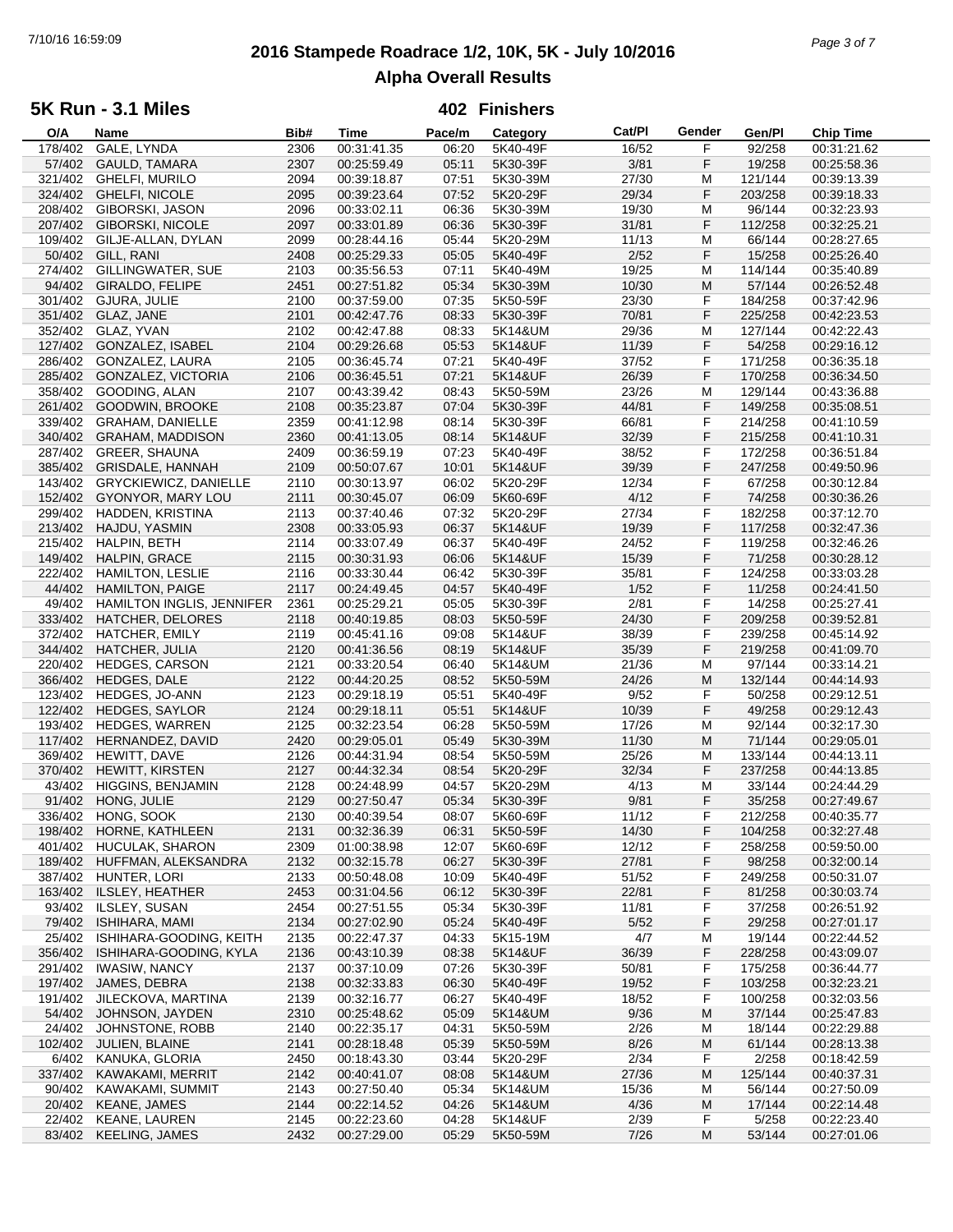# **2016 Stampede Roadrace 1/2, 10K, 5K - July 10/2016** 7/10/16 16:59:10 *Page 4 of 7* **Alpha Overall Results**

### **5K Run - 3.1 Miles**

| O/A     | Name                   | Bib# | Time        | Pace/m | Category | Cat/Pl | Gender | Gen/Pl  | <b>Chip Time</b> |
|---------|------------------------|------|-------------|--------|----------|--------|--------|---------|------------------|
| 68/402  | KEITH, DOROTHY         | 2146 | 00:26:43.34 | 05:20  | 5K30-39F | 4/81   | F      | 21/258  | 00:26:40.23      |
| 180/402 | <b>KELLY, KATE</b>     | 2388 | 00:31:46.88 | 06:21  | 5K50-59F | 12/30  | F      | 94/258  | 00:31:14.34      |
| 100/402 | KHAN, SAMEENA          | 2147 | 00:28:16.06 | 05:39  | 5K30-39F | 12/81  | F      | 41/258  | 00:28:15.27      |
| 177/402 | KING, SANDRA           | 2148 | 00:31:29.47 | 06:17  | 5K60-69F | 7/12   | F      | 91/258  | 00:31:21.06      |
| 67/402  | KINSMAN, ADAM          |      | 00:26:42.14 | 05:20  |          |        | M      | 47/144  |                  |
|         |                        | 2149 |             |        | 5K14&UM  | 13/36  |        |         | 00:26:37.62      |
| 112/402 | KINSMAN, CRAIG         | 2150 | 00:28:50.64 | 05:46  | 5K50-59M | 12/26  | M      | 69/144  | 00:28:45.63      |
| 161/402 | KIRK, GARY             | 2311 | 00:31:02.09 | 06:12  | 5K50-59M | 15/26  | M      | 81/144  | 00:30:57.27      |
| 73/402  | KIRKBY, BOB            | 2151 | 00:26:51.16 | 05:22  | 5K70+M   | 1/2    | M      | 50/144  | 00:26:48.32      |
| 194/402 | KIRKER, ANNE           | 2389 | 00:32:24.04 | 06:28  | 5K50-59F | 13/30  | F      | 102/258 | 00:32:20.18      |
| 41/402  | KIRKER, KATIE          | 2390 | 00:24:44.07 | 04:56  | 5K20-29F | 5/34   | F      | 10/258  | 00:24:40.24      |
| 2/402   | KONDRO, DOUGLAS        | 2426 | 00:17:25.97 | 03:29  | 5K20-29M | 2/13   | М      | 2/144   | 00:17:24.78      |
| 3/402   | KONDRO, MICHAEL        | 2425 | 00:17:26.88 | 03:29  | 5K20-29M | 3/13   | M      | 3/144   | 00:17:25.69      |
|         |                        |      |             |        |          |        |        |         |                  |
| 241/402 | KOUYATE, AICHA         | 2312 | 00:34:28.23 | 06:53  | 5K20-29F | 19/34  | F      | 133/258 | 00:34:22.23      |
| 331/402 | <b>KRESS, MICHELE</b>  | 2363 | 00:39:56.11 | 07:59  | 5K40-49F | 44/52  | F      | 207/258 | 00:39:47.52      |
| 300/402 | KULCZYCKI, HAILEY      | 2152 | 00:37:46.65 | 07:33  | 5K14&UF  | 27/39  | F      | 183/258 | 00:37:46.45      |
| 28/402  | KURPJUWEIT, PAIGE      | 2153 | 00:22:57.18 | 04:35  | 5K20-29F | 3/34   | F      | 7/258   | 00:22:46.80      |
| 283/402 | KYLE, TERESA           | 2391 | 00:36:42.31 | 07:20  | 5K50-59F | 20/30  | F      | 168/258 | 00:36:38.93      |
| 284/402 | KYLE-MACLEAN, MADILYNN | 2392 | 00:36:42.37 | 07:20  | 5K14&UF  | 25/39  | F      | 169/258 | 00:36:39.83      |
| 138/402 | LABOUCANE, MARIN       | 2154 | 00:30:02.42 | 06:00  | 5K30-39F | 18/81  | F      | 63/258  | 00:29:50.56      |
|         |                        |      |             |        |          |        |        |         |                  |
| 211/402 | LAMBROPOULOS, MARIANNA | 2155 | 00:33:04.95 | 06:36  | 5K30-39F | 33/81  | F      | 115/258 | 00:32:55.64      |
| 182/402 | LAMOTHE, JEREMY        | 2313 | 00:31:53.75 | 06:22  | 5K30-39M | 15/30  | M      | 87/144  | 00:31:11.22      |
| 348/402 | LAPPALAINEN, CALE      | 2158 | 00:41:57.09 | 08:23  | 5K14&UM  | 28/36  | M      | 126/144 | 00:41:52.90      |
| 349/402 | LAPPALAINEN, DEBBIE    | 2159 | 00:41:58.16 | 08:23  | 5K30-39F | 69/81  | F      | 223/258 | 00:41:54.07      |
| 144/402 | LEBHERZ, BILL          | 2314 | 00:30:14.81 | 06:02  | 5K40-49M | 13/25  | M      | 77/144  | 00:30:13.49      |
| 80/402  | LEE, CINDY             | 2315 | 00:27:05.28 | 05:25  | 5K30-39F | 8/81   | F      | 30/258  | 00:26:59.68      |
| 34/402  | LEE, DON               | 2160 | 00:23:39.70 | 04:43  | 5K60-69M | 2/5    | M      | 25/144  | 00:23:36.95      |
| 86/402  |                        |      |             | 05:30  |          | 6/39   | F      | 32/258  |                  |
|         | LEITHEAD, AMY          | 2316 | 00:27:31.30 |        | 5K14&UF  |        |        |         | 00:27:29.66      |
| 21/402  | LEITHEAD, FIONA        | 2317 | 00:22:15.09 | 04:27  | 5K14&UF  | 1/39   | F      | 4/258   | 00:22:13.77      |
| 174/402 | LEWIS, KARLENA         | 2161 | 00:31:23.19 | 06:16  | 5K40-49F | 15/52  | F      | 89/258  | 00:31:12.64      |
| 173/402 | LEWIS, KAYNE           | 2162 | 00:31:23.18 | 06:16  | 5K14&UM  | 18/36  | M      | 85/144  | 00:31:12.77      |
| 262/402 | LEWIS, KELSEY          | 2163 | 00:35:23.87 | 07:04  | 5K20-29F | 22/34  | F      | 150/258 | 00:35:08.61      |
| 78/402  | LEWIS, REBECCA         | 2165 | 00:27:02.12 | 05:24  | 5K40-49F | 4/52   | F      | 28/258  | 00:26:41.70      |
| 338/402 | LI, YAN                | 2166 | 00:40:51.51 | 08:10  | 5K30-39F | 65/81  | F      | 213/258 | 00:40:46.49      |
| 233/402 | LIN, EDVIN             | 2168 | 00:33:58.65 | 06:47  | 5K20-29M | 13/13  | M      | 106/144 | 00:33:29.41      |
|         |                        |      |             |        |          |        |        |         |                  |
| 232/402 | LIN, HELENA            | 2169 | 00:33:58.15 | 06:47  | 5K20-29F | 18/34  | F      | 127/258 | 00:33:28.73      |
| 235/402 | LOCKE, NANCY           | 2410 | 00:34:05.06 | 06:49  | 5K40-49F | 28/52  | F      | 128/258 | 00:33:45.10      |
| 275/402 | LUDBROOK, GRACIE       | 2170 | 00:35:57.76 | 07:11  | 5K14&UF  | 24/39  | F      | 161/258 | 00:35:41.25      |
| 270/402 | LUDBROOK, HANNAH       | 2171 | 00:35:47.85 | 07:09  | 5K15-19F | 5/8    | F      | 157/258 | 00:35:31.34      |
| 294/402 | MACDONALD, KRISTEN     | 2172 | 00:37:25.09 | 07:29  | 5K40-49F | 39/52  | F      | 177/258 | 00:37:02.97      |
| 266/402 | MACDOUGALL, DEISE      | 2393 | 00:35:38.30 | 07:07  | 5K30-39F | 45/81  | F      | 153/258 | 00:35:19.73      |
| 296/402 | MACKAN, KRISTINA       | 2173 | 00:37:34.69 | 07:30  | 5K40-49F | 40/52  | F      | 179/258 | 00:37:07.99      |
| 33/402  | MACKENZIE, MACE        | 2174 | 00:23:37.07 | 04:43  | 5K40-49M | 2/25   | M      | 24/144  | 00:23:26.46      |
|         |                        |      |             |        |          |        |        |         |                  |
| 332/402 | MACMILLAN, LEAH        | 2175 | 00:39:58.81 | 07:59  | 5K30-39F | 63/81  | F      | 208/258 | 00:39:38.99      |
| 288/402 | MALONEY, DAVID         | 2177 | 00:37:06.66 | 07:25  | 5K40-49M | 20/25  | M      | 116/144 | 00:36:33.74      |
| 378/402 | MARR, TIFFANY          | 2178 | 00:47:32.96 | 09:30  | 5K30-39F | 76/81  | F      | 242/258 | 00:46:48.18      |
| 119/402 | MARSHALL, SARAH        | 2411 | 00:29:11.28 | 05:50  | 5K40-49F | 8/52   | F      | 48/258  | 00:28:53.21      |
| 302/402 | MASIN, TANIA           | 2179 | 00:38:12.15 | 07:38  | 5K30-39F | 52/81  | F      | 185/258 | 00:37:37.23      |
| 137/402 | MASTERSON, SOPHIA      | 2181 | 00:30:01.01 | 06:00  | 5K14&UF  | 13/39  | F      | 62/258  | 00:29:52.93      |
| 230/402 | MAXWELL, ANDREW        | 2182 | 00:33:50.02 | 06:46  | 5K30-39M | 21/30  | M      | 104/144 | 00:33:28.61      |
| 132/402 | MCCAFFREY, BILL        | 2399 | 00:29:42.41 | 05:56  | 5K50-59F | 5/30   | F      | 58/258  | 00:29:35.06      |
|         |                        |      |             |        |          |        |        |         |                  |
| 23/402  | MCCAFFREY, JANICE      | 2400 | 00:22:30.97 | 04:30  | 5K50-59F | 2/30   | F      | 6/258   | 00:22:29.33      |
| 229/402 | MCCLARTY, BOSTON       | 2437 | 00:33:47.26 | 06:45  | 5K14&UM  | 25/36  | M      | 103/144 | 00:33:33.14      |
| 221/402 | MCCLARTY, JACK         | 2438 | 00:33:28.23 | 06:41  | 5K30-39M | 20/30  | М      | 98/144  | 00:33:15.13      |
| 319/402 | MCCLARTY, SUSAN        | 2439 | 00:39:17.39 | 07:51  | 5K30-39F | 60/81  | F      | 199/258 | 00:39:03.26      |
| 166/402 | MCDONALD, JANELL       | 2430 | 00:31:08.08 | 06:13  | 5K40-49F | 13/52  | F      | 83/258  | 00:30:45.87      |
| 139/402 | <b>MCINNIS, BRENDA</b> | 2183 | 00:30:04.18 | 06:00  | 5K50-59F | 7/30   | F      | 64/258  | 00:29:51.58      |
| 314/402 | MCKERLIE, DOMINIQUE    | 2184 | 00:39:10.39 | 07:50  | 5K14&UF  | 29/39  | F      | 194/258 | 00:38:47.15      |
|         |                        |      |             |        |          |        |        |         |                  |
| 315/402 | MCKERLIE, NADIYA       | 2448 | 00:39:10.56 | 07:50  | 5K30-39F | 59/81  | F      | 195/258 | 00:38:47.37      |
| 35/402  | MCKINNON, ROBERT       | 2185 | 00:23:43.55 | 04:44  | 5K60-69M | 3/5    | M      | 26/144  | 00:23:42.70      |
| 267/402 | MENDIZABAL, NIRBANA    | 2186 | 00:35:41.67 | 07:08  | 5K30-39F | 46/81  | F      | 154/258 | 00:35:25.79      |
| 334/402 | MENGERINK, TAYA        | 2187 | 00:40:23.42 | 08:04  | 5K30-39F | 64/81  | F      | 210/258 | 00:40:07.09      |
| 124/402 | METCALF, LYNN          | 2188 | 00:29:19.97 | 05:51  | 5K60-69F | 2/12   | F      | 51/258  | 00:29:14.95      |
| 12/402  | MIDDLETON, ALEX        | 2364 | 00:21:00.10 | 04:12  | 5K30-39M | 4/30   | M      | 10/144  | 00:20:58.50      |
| 106/402 | MISMAS, DAVID          | 2189 | 00:28:41.32 | 05:44  | 5K50-59M | 10/26  | M      | 64/144  | 00:28:34.09      |
| 60/402  | MONTOUTE, NIGEL S.     | 2318 | 00:26:17.96 | 05:15  | 5K40-49M | 5/25   | M      | 40/144  | 00:26:11.54      |
| 282/402 | MOORE, HEATHER         | 2319 | 00:36:32.40 | 07:18  | 5K40-49F | 36/52  | F      | 167/258 | 00:36:14.51      |
|         |                        |      |             |        |          |        |        |         |                  |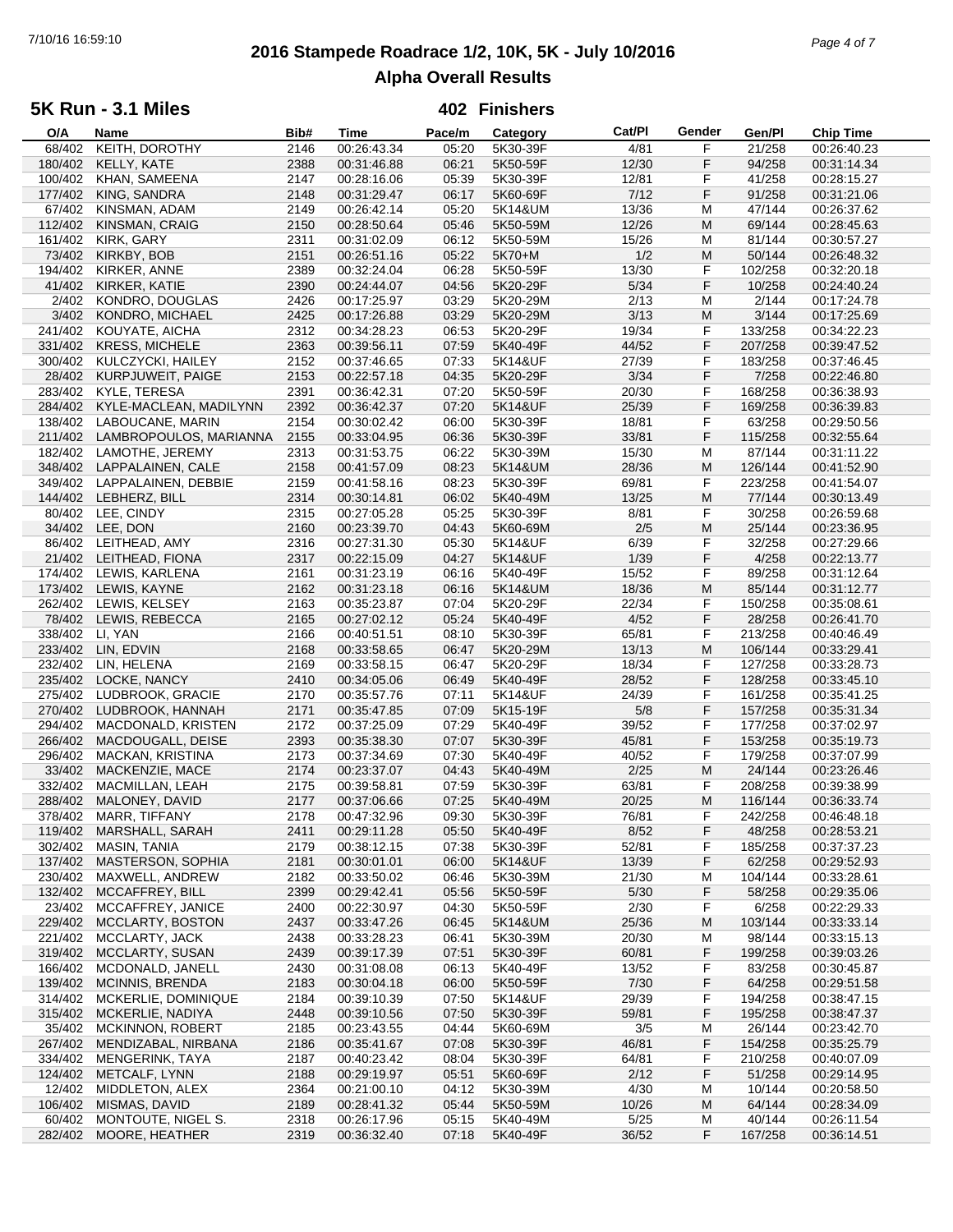# **2016 Stampede Roadrace 1/2, 10K, 5K - July 10/2016** 7/10/16 16:59:10 *Page 5 of 7* **Alpha Overall Results**

### **5K Run - 3.1 Miles**

| O/A     | Name                    | Bib# | Time        | Pace/m | Category | Cat/Pl | Gender | Gen/Pl  | Chip Time   |
|---------|-------------------------|------|-------------|--------|----------|--------|--------|---------|-------------|
| 195/402 | MORRIS, CHRIS           | 2320 | 00:32:29.41 | 06:29  | 5K30-39M | 18/30  | м      | 93/144  | 00:32:22.77 |
| 75/402  | <b>MORRISON, BAILEY</b> | 2190 | 00:26:52.02 | 05:22  | 5K15-19F | 3/8    | F      | 25/258  | 00:26:48.21 |
| 18/402  | MOYNIHAN, CONNOR        | 2191 | 00:22:07.18 | 04:25  | 5K15-19M | 3/7    | M      | 15/144  | 00:22:01.44 |
| 239/402 | MULDER, LAURA           | 2192 | 00:34:11.72 | 06:50  | 5K40-49F | 29/52  | F      | 131/258 | 00:33:47.83 |
|         |                         |      |             |        |          |        |        |         |             |
| 217/402 | MULDER, TRISH           | 2193 | 00:33:11.47 | 06:38  | 5K40-49F | 26/52  | F      | 121/258 | 00:32:47.50 |
| 298/402 | MUTHUKUMRU, JODY        | 2367 | 00:37:38.73 | 07:31  | 5K30-39F | 51/81  | F      | 181/258 | 00:37:28.29 |
| 271/402 | NGUYEN, JUSTINE         | 2197 | 00:35:48.37 | 07:09  | 5K30-39F | 48/81  | F      | 158/258 | 00:35:25.87 |
| 126/402 | NIEBOER, MICHELLE       | 2455 | 00:29:23.65 | 05:52  | 5K30-39F | 15/81  | F      | 53/258  | 00:28:23.75 |
| 27/402  | NOEL, KYRAN             | 2449 | 00:22:55.29 | 04:35  | 5K14&UM  | 5/36   | M      | 21/144  | 00:22:54.50 |
| 278/402 | NOLKE, CHERYL           | 2198 | 00:36:10.93 | 07:14  | 5K50-59F | 19/30  | F      | 164/258 | 00:35:57.64 |
| 147/402 | O'CONNOR, MAUREEN       | 2199 | 00:30:23.85 | 06:04  | 5K50-59F | 8/30   | F      | 70/258  | 00:30:12.14 |
|         |                         |      |             |        |          |        |        |         |             |
| 165/402 | <b>ORACHESKI, KATIE</b> | 2431 | 00:31:05.77 | 06:13  | 5K30-39F | 23/81  | F      | 82/258  | 00:30:46.34 |
| 240/402 | PAETHKE, ALLISON        | 2200 | 00:34:15.22 | 06:51  | 5K30-39F | 37/81  | F      | 132/258 | 00:34:02.62 |
| 10/402  | PAQUET, MARC            | 2201 | 00:20:29.32 | 04:05  | 5K50-59M | 1/26   | M      | 8/144   | 00:20:28.38 |
| 135/402 | PARKINSON, CYNDI        | 2202 | 00:29:59.76 | 05:59  | 5K50-59F | 6/30   | F      | 60/258  | 00:29:43.51 |
| 62/402  | PIERCY, NICK            | 2203 | 00:26:27.70 | 05:17  | 5K20-29M | 6/13   | M      | 42/144  | 00:26:17.90 |
| 114/402 | PIERCY, VENESSA         | 2204 | 00:29:01.15 | 05:48  | 5K20-29F | 9/34   | F      | 44/258  | 00:28:51.56 |
| 335/402 | PIRIE, BARBARA          | 2205 | 00:40:30.01 | 08:06  | 5K40-49F | 45/52  | F      | 211/258 | 00:40:10.54 |
|         |                         | 2444 |             | 05:56  |          |        |        |         |             |
| 131/402 | PLATTEN, DALE           |      | 00:29:40.77 |        | 5K50-59M | 13/26  | M      | 74/144  | 00:29:32.39 |
| 142/402 | POIRIER, ROSEMARY       | 2379 | 00:30:12.38 | 06:02  | 5K20-29F | 11/34  | F      | 66/258  | 00:30:03.08 |
| 5/402   | PYKE, BRIDGET           | 2412 | 00:18:31.53 | 03:42  | 5K20-29F | 1/34   | F      | 1/258   | 00:18:30.87 |
| 355/402 | RAE, ROCHELLE           | 2206 | 00:43:09.34 | 08:37  | 5K40-49F | 48/52  | F      | 227/258 | 00:42:48.05 |
| 354/402 | RAE-ROBINSON, HUGH      | 2207 | 00:43:08.50 | 08:37  | 5K14&UM  | 30/36  | M      | 128/144 | 00:42:47.09 |
| 19/402  | RAUGUST, SCOTT          | 2401 | 00:22:14.20 | 04:26  | 5K14&UM  | 3/36   | M      | 16/144  | 00:22:14.16 |
| 96/402  | REDEKOP, COLIN          | 2208 | 00:27:58.42 | 05:35  | 5K40-49M | 9/25   | M      | 58/144  | 00:27:53.83 |
|         |                         |      |             |        |          |        |        |         |             |
| 255/402 | REIERSON, ALLISON       | 2209 | 00:35:02.45 | 07:00  | 5K30-39F | 42/81  | F      | 144/258 | 00:34:55.62 |
| 61/402  | REYNOLDS, ERIC          | 2321 | 00:26:24.62 | 05:16  | 5K14&UM  | 11/36  | M      | 41/144  | 00:26:23.82 |
| 363/402 | REYNOLDS, MONIQUE       | 2322 | 00:44:11.96 | 08:50  | 5K40-49F | 49/52  | F      | 232/258 | 00:44:05.81 |
| 364/402 | REYNOLDS, RACHEL        | 2323 | 00:44:12.22 | 08:50  | 5K14&UF  | 37/39  | F      | 233/258 | 00:44:05.85 |
| 342/402 | RITTMAN, TIA-LOU        | 2210 | 00:41:30.90 | 08:18  | 5K14&UF  | 33/39  | F      | 217/258 | 00:41:04.81 |
| 361/402 | ROACH, CHRIS            | 2211 | 00:44:02.95 | 08:48  | 5K30-39M | 29/30  | M      | 131/144 | 00:43:44.76 |
| 362/402 | ROACH, PAMELA           | 2212 | 00:44:03.63 | 08:48  | 5K30-39F | 73/81  | F      | 231/258 | 00:43:45.56 |
| 192/402 | ROBERTS, JUDY-LYNN      | 2380 | 00:32:19.91 | 06:27  | 5K30-39F | 29/81  | F      | 101/258 | 00:32:09.29 |
|         |                         |      |             |        |          |        |        |         |             |
| 264/402 | ROONEY, KEVIN           | 2213 | 00:35:34.65 | 07:06  | 5K50-59M | 21/26  | M      | 113/144 | 00:35:12.74 |
| 225/402 | ROSCA, ELVIRA           | 2214 | 00:33:36.35 | 06:43  | 5K40-49F | 27/52  | F      | 126/258 | 00:33:26.31 |
| 157/402 | ROSKEY, SUSAN           | 2382 | 00:30:50.39 | 06:10  | 5K50-59F | 10/30  | F      | 79/258  | 00:30:31.44 |
| 52/402  | ROUSSELLE, BROOKE       | 2413 | 00:25:35.35 | 05:07  | 5K14&UF  | 4/39   | F      | 17/258  | 00:25:34.23 |
| 202/402 | ROUSSELLE, CHARLES      | 2414 | 00:32:46.61 | 06:33  | 5K14&UM  | 20/36  | M      | 95/144  | 00:32:45.76 |
| 247/402 | ROUSSELLE, SARA         | 2415 | 00:34:37.83 | 06:55  | 5K14&UF  | 20/39  | F      | 138/258 | 00:34:32.95 |
| 136/402 | RUDDELL, NATASHA        | 2325 | 00:30:00.67 | 06:00  | 5K30-39F | 17/81  | F      | 61/258  | 00:29:43.54 |
| 156/402 | RUDDELL, RACHEL         | 2326 | 00:30:50.29 | 06:10  | 5K30-39F | 21/81  | F      | 78/258  | 00:30:32.70 |
|         |                         |      |             |        | 5K50-59M |        | M      |         |             |
| 224/402 | RUDY, BLAIR             | 2327 | 00:33:34.57 | 06:42  |          | 18/26  |        | 99/144  | 00:33:18.03 |
| 223/402 | RUDY, CAROL             | 2328 | 00:33:34.56 | 06:42  | 5K50-59F | 16/30  | F      | 125/258 | 00:33:17.62 |
| 203/402 | RUSH, LOUISE            | 2368 | 00:32:47.09 | 06:33  | 5K20-29F | 16/34  | F      | 108/258 | 00:32:39.95 |
| 214/402 | RYAN, COLLEEN           | 2215 | 00:33:07.19 | 06:37  | 5K20-29F | 17/34  | F      | 118/258 | 00:32:53.61 |
| 353/402 | SADDLEBACK, TEDDI       | 2421 | 00:42:59.88 | 08:35  | 5K20-29F | 31/34  | F      | 226/258 | 00:42:49.95 |
| 212/402 | SANTOS, JOCELYN         | 2329 | 00:33:05.09 | 06:37  | 5K40-49F | 23/52  | F      | 116/258 | 00:32:57.86 |
| 110/402 | SAUNDERS, IAN           | 2330 | 00:28:48.03 | 05:45  | 5K14&UM  | 16/36  | M      | 67/144  | 00:28:45.57 |
| 64/402  | <b>SCHIERMAN, BRETT</b> | 2216 | 00:26:32.42 | 05:18  | 5K20-29M | 7/13   | M      | 44/144  | 00:26:20.36 |
|         | <b>SCHINDEL, RAENA</b>  |      | 00:41:40.53 |        |          |        |        | 221/258 | 00:41:09.76 |
| 346/402 |                         | 2369 |             | 08:20  | 5K30-39F | 68/81  | F      |         |             |
| 219/402 | SCHMIDT, NAJDA          | 2217 | 00:33:18.73 | 06:39  | 5K30-39F | 34/81  | F      | 123/258 | 00:32:50.33 |
| 101/402 | SCHWINDT, LOGAN         | 2218 | 00:28:16.56 | 05:39  | 5K15-19M | 5/7    | M      | 60/144  | 00:28:07.90 |
| 63/402  | SCOTT, BRAD             | 2219 | 00:26:29.16 | 05:17  | 5K40-49M | 6/25   | M      | 43/144  | 00:26:09.43 |
| 397/402 | SCOTT, JENNIFER         | 2422 | 00:57:33.49 | 11:30  | 5K50-59F | 29/30  | F      | 255/258 | 00:56:44.38 |
| 277/402 | SEWARD, SHARON          | 2220 | 00:36:10.86 | 07:14  | 5K40-49F | 35/52  | F      | 163/258 | 00:35:57.12 |
| 160/402 | SHERMAN, EDWARD         | 2221 | 00:30:57.85 | 06:11  | 5K50-59M | 14/26  | M      | 80/144  | 00:30:46.69 |
| 383/402 | SHERMAN, JADINE         | 2222 | 00:49:15.46 | 09:51  | 5K50-59F | 27/30  | F      | 245/258 | 00:48:49.28 |
|         |                         |      |             |        |          |        |        |         |             |
| 97/402  | SHERMAN, MICHAEL        | 2223 | 00:28:06.05 | 05:37  | 5K20-29M | 9/13   | M      | 59/144  | 00:27:54.81 |
| 382/402 | SHERMAN, RHEANNE        | 2224 | 00:48:44.14 | 09:44  | 5K20-29F | 34/34  | F      | 244/258 | 00:48:18.14 |
| 209/402 | SHI, IVY                | 2225 | 00:33:02.87 | 06:36  | 5K14&UF  | 18/39  | F      | 113/258 | 00:32:51.79 |
| 268/402 | SHOEBRIDGE, MICHELLE    | 2226 | 00:35:42.83 | 07:08  | 5K40-49F | 32/52  | F      | 155/258 | 00:35:35.92 |
| 374/402 | SHUTTLEWORTH, SHARON    | 2227 | 00:46:01.94 | 09:12  | 5K50-59F | 26/30  | F      | 240/258 | 00:45:33.54 |
| 359/402 | SMADIS, DOUG            | 2394 | 00:43:49.28 | 08:45  | 5K40-49M | 23/25  | M      | 130/144 | 00:43:19.67 |
| 380/402 | SMITH, CAM              | 2429 | 00:48:01.64 | 09:36  | 5K50-59M | 26/26  | M      | 138/144 | 00:47:58.85 |
| 256/402 | SMITH, CAMILLE          | 2228 | 00:35:05.96 | 07:01  | 5K30-39F | 43/81  | F      | 145/258 | 00:34:53.96 |
|         |                         |      |             |        |          |        | F      |         |             |
|         | 357/402 SMITH, KIM      | 2229 | 00:43:19.00 | 08:39  | 5K30-39F | 71/81  |        | 229/258 | 00:42:56.43 |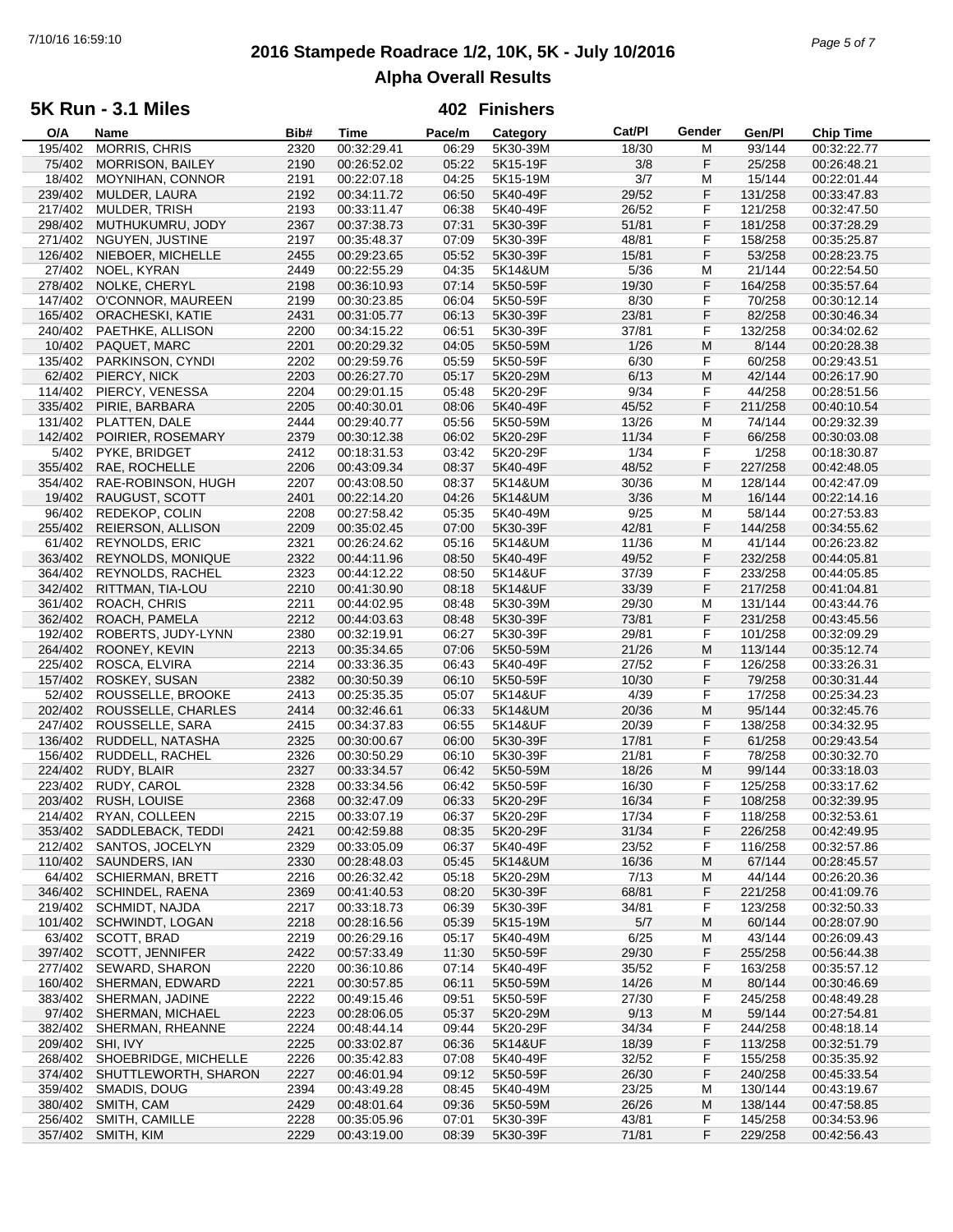# **2016 Stampede Roadrace 1/2, 10K, 5K - July 10/2016** 7/10/16 16:59:11 *Page 6 of 7* **Alpha Overall Results**

### **5K Run - 3.1 Miles**

| O/A     | Name                      | Bib# | Time        | Pace/m | Category | Cat/PI | Gender | Gen/Pl  | <b>Chip Time</b> |
|---------|---------------------------|------|-------------|--------|----------|--------|--------|---------|------------------|
| 390/402 | SNELL, DIANA              | 2331 | 00:52:21.29 | 10:28  | 5K30-39F | 80/81  | F      | 251/258 | 00:51:36.41      |
| 379/402 | SPADEMAN, BEN             | 2370 | 00:47:36.88 | 09:31  | 5K40-49M | 24/25  | М      | 137/144 | 00:46:48.54      |
| 377/402 |                           |      |             |        |          |        | F      | 241/258 |                  |
|         | SPADEMAN, TRISH           | 2230 | 00:47:32.32 | 09:30  | 5K30-39F | 75/81  |        |         | 00:46:46.83      |
| 9/402   | SQUIRE, GORD              | 2231 | 00:20:24.26 | 04:04  | 5K40-49M | 1/25   | M      | 7/144   | 00:20:23.07      |
| 125/402 | SQUIRE, SIMONA            | 2232 | 00:29:20.88 | 05:52  | 5K20-29F | 10/34  | F      | 52/258  | 00:29:00.84      |
| 395/402 | STADEL, ADRIAN            | 2233 | 00:56:04.40 | 11:12  | 5K14&UM  | 35/36  | M      | 142/144 | 00:55:19.42      |
| 398/402 | STADEL, JONATHON          | 2234 | 00:57:40.10 | 11:32  | 5K14&UM  | 36/36  | М      | 143/144 | 00:56:53.89      |
| 399/402 | STADEL, TANYA             | 2235 | 00:57:42.07 | 11:32  | 5K30-39F | 81/81  | F      | 256/258 | 00:56:57.09      |
| 204/402 | <b>STAIRS, NATASHA</b>    | 2436 | 00:32:51.77 | 06:34  | 5K40-49F | 22/52  | F      | 109/258 | 00:32:44.14      |
|         |                           |      |             |        |          |        |        |         |                  |
| 295/402 | STONE, ANNE               | 2240 | 00:37:32.97 | 07:30  | 5K50-59F | 22/30  | F      | 178/258 | 00:37:18.85      |
| 103/402 | STONE, DOUG               | 2241 | 00:28:26.33 | 05:41  | 5K50-59M | 9/26   | М      | 62/144  | 00:28:12.19      |
| 206/402 | STRANSKY, ERIN            | 2242 | 00:32:59.00 | 06:35  | 5K14&UF  | 17/39  | F      | 111/258 | 00:32:38.59      |
| 65/402  | STUBBS, MICHAEL           | 2332 | 00:26:34.48 | 05:18  | 5K30-39M | 8/30   | M      | 45/144  | 00:26:22.49      |
| 40/402  | SUH, KWANG                | 2244 | 00:24:42.36 | 04:56  | 5K40-49M | 3/25   | M      | 31/144  | 00:24:40.72      |
| 115/402 | SWANSON, NATALIE          | 2371 | 00:29:01.58 | 05:48  | 5K30-39F | 13/81  | F      | 45/258  | 00:28:55.21      |
| 345/402 | TALDORF, KRISTA           | 2423 | 00:41:36.76 | 08:19  | 5K40-49F | 46/52  | F      | 220/258 | 00:41:17.13      |
|         |                           |      |             |        |          |        |        |         |                  |
| 205/402 | TALDORF, SYLVIA           | 2424 | 00:32:56.04 | 06:35  | 5K50-59F | 15/30  | F      | 110/258 | 00:32:36.99      |
| 129/402 | TAYLOR, KELLY             | 2245 | 00:29:35.50 | 05:55  | 5K50-59F | 4/30   | F      | 56/258  | 00:29:30.62      |
| 99/402  | TELANG, LISA              | 2246 | 00:28:13.33 | 05:38  | 5K40-49F | 7/52   | F      | 40/258  | 00:28:01.00      |
| 7/402   | TOMEI, LUCAS              | 2247 | 00:19:20.30 | 03:52  | 5K30-39M | 2/30   | M      | 5/144   | 00:19:16.91      |
| 181/402 | <b>TONG, PATRICIA</b>     | 2248 | 00:31:52.84 | 06:22  | 5K40-49F | 17/52  | F      | 95/258  | 00:31:29.69      |
| 4/402   | TOWNE, ANDREW             | 2458 | 00:17:47.74 | 03:33  | 5K30-39M | 1/30   | M      | 4/144   | 00:17:47.40      |
|         |                           |      |             |        |          |        |        |         |                  |
| 148/402 | TOWNSEND, JEFF            | 2333 | 00:30:27.95 | 06:05  | 5K30-39M | 12/30  | M      | 78/144  | 00:27:27.95      |
| 311/402 | TRAN, KELLY               | 2249 | 00:38:49.81 | 07:45  | 5K30-39F | 57/81  | F      | 192/258 | 00:38:22.39      |
| 341/402 | TRAN, QUAN                | 2250 | 00:41:29.05 | 08:17  | 5K30-39F | 67/81  | F      | 216/258 | 00:41:02.69      |
| 111/402 | TRIPP, ROB                | 2251 | 00:28:48.44 | 05:45  | 5K50-59M | 11/26  | M      | 68/144  | 00:28:41.79      |
| 84/402  | TUCKER, DANELLE MARIE     | 2252 | 00:27:30.14 | 05:30  | 5K15-19F | 4/8    | F      | 31/258  | 00:27:28.27      |
| 289/402 | <b>UONG, SHERRY</b>       | 2253 | 00:37:08.29 | 07:25  | 5K20-29F | 25/34  | F      | 173/258 | 00:36:59.11      |
| 231/402 |                           |      |             |        |          |        |        |         |                  |
|         | VAN SANT, BEN             | 2372 | 00:33:51.60 | 06:46  | 5K50-59M | 19/26  | М      | 105/144 | 00:33:31.87      |
| 82/402  | VAN SANT, CHASE           | 2255 | 00:27:19.20 | 05:27  | 5K20-29M | 8/13   | M      | 52/144  | 00:26:58.75      |
| 155/402 | VAN SANT, JANE            | 2384 | 00:30:50.29 | 06:10  | 5K50-59F | 9/30   | F      | 77/258  | 00:30:29.20      |
| 46/402  | VAN SANT, LEAH            | 2381 | 00:25:07.16 | 05:01  | 5K20-29F | 6/34   | F      | 12/258  | 00:24:46.22      |
| 53/402  | VAN SANT, MAX             | 2256 | 00:25:45.26 | 05:09  | 5K20-29M | 5/13   | М      | 36/144  | 00:25:40.97      |
| 31/402  | VANGILST, JIM             | 2376 | 00:23:31.82 | 04:42  | 5K60-69M | 1/5    | M      | 22/144  | 00:23:26.72      |
|         |                           |      |             |        |          | 17/30  |        |         |                  |
| 184/402 | VON ENGELBRECHTE, ERIC    | 2335 | 00:32:01.30 | 06:24  | 5K30-39M |        | М      | 89/144  | 00:31:18.15      |
| 81/402  | <b>VULIC, MARKO</b>       | 2373 | 00:27:14.52 | 05:26  | 5K40-49M | 8/25   | M      | 51/144  | 00:27:08.16      |
| 242/402 | WALKER, MICHELLE          | 2259 | 00:34:29.21 | 06:53  | 5K30-39F | 38/81  | F      | 134/258 | 00:34:09.66      |
| 167/402 | WALKER, SUZY              | 2260 | 00:31:09.33 | 06:13  | 5K50-59F | 11/30  | F      | 84/258  | 00:31:01.64      |
| 77/402  | <b>WALKER, TENNILLE</b>   | 2261 | 00:27:02.00 | 05:24  | 5K30-39F | 7/81   | F      | 27/258  | 00:26:54.09      |
| 134/402 | WALLACE, ANDREW           | 2336 | 00:29:46.85 | 05:57  | 5K14&UM  | 17/36  | M      | 75/144  | 00:29:22.56      |
| 187/402 | <b>WALLACE, ASHLEY</b>    | 2337 | 00:32:12.97 | 06:26  | 5K14&UF  | 16/39  | F      | 97/258  | 00:31:48.87      |
| 188/402 | <b>WALLACE, JAMIE</b>     | 2338 | 00:32:13.86 | 06:26  | 5K40-49M | 15/25  | M      | 91/144  | 00:31:49.75      |
|         |                           |      |             |        |          |        |        |         |                  |
| 56/402  | <b>WALLACE, STEPHANIE</b> | 2339 | 00:25:53.20 | 05:10  | 5K15-19F | 1/8    | F      | 18/258  | 00:25:28.30      |
| 74/402  | <b>WALLACE, TARA</b>      | 2262 | 00:26:51.46 | 05:22  | 5K15-19F | 2/8    | F      | 24/258  | 00:26:51.46      |
|         | 15/402 WALSH, BRAD        | 2340 | 00:21:24.47 | 04:16  | 5K30-39M | 5/30   | M      | 12/144  | 00:21:20.66      |
|         | 30/402 WARD, KRISTY       | 2263 | 00:23:25.67 | 04:41  | 5K30-39F | 1/81   | F      | 9/258   | 00:23:22.74      |
| 384/402 | WARD, REBECCA             | 2341 | 00:49:22.06 | 09:52  | 5K30-39F | 77/81  | F      | 246/258 | 00:48:40.81      |
| 151/402 | WATSON, ALEXANDRA         | 2342 | 00:30:35.13 | 06:07  | 5K20-29F | 13/34  | F      | 73/258  | 00:30:07.45      |
| 396/402 |                           | 2343 | 00:57:30.71 |        | 5K70+F   | 2/2    | F      | 254/258 | 00:56:41.34      |
|         | WATTS, HONEY              |      |             | 11:30  |          |        |        |         |                  |
| 11/402  | WEI, CHENG                | 2264 | 00:20:33.41 | 04:06  | 5K30-39M | 3/30   | M      | 9/144   | 00:20:32.22      |
| 175/402 | WEI, JIEQI                | 2265 | 00:31:23.26 | 06:16  | 5K70+M   | 2/2    | М      | 86/144  | 00:31:21.53      |
| 402/402 | <b>WELLS, AUSTIN</b>      | 2266 | 01:04:27.06 | 12:53  | 5K15-19M | 7/7    | M      | 144/144 | 01:04:24.27      |
| 185/402 | WESTOVER, EMILY           | 2457 | 00:32:09.05 | 06:25  | 5K20-29F | 15/34  | F      | 96/258  | 00:32:09.05      |
| 13/402  | <b>WIEBE, HEATHER</b>     | 2344 | 00:21:16.02 | 04:15  | 5K50-59F | 1/30   | F      | 3/258   | 00:21:13.41      |
| 251/402 | WILLISKO, RANDI           | 2267 | 00:34:54.67 | 06:58  | 5K30-39F | 40/81  | F      | 141/258 | 00:34:26.39      |
|         |                           |      |             |        |          |        |        |         |                  |
| 238/402 | WILLMER, RYAN             | 2268 | 00:34:09.43 | 06:49  | 5K30-39M | 23/30  | M      | 108/144 | 00:33:31.20      |
| 237/402 | <b>WILLMER, TAMMY</b>     | 2269 | 00:34:09.17 | 06:49  | 5K30-39F | 36/81  | F      | 130/258 | 00:33:33.77      |
| 176/402 | <b>WILSON, ANDREE</b>     | 2378 | 00:31:25.54 | 06:17  | 5K30-39F | 25/81  | F      | 90/258  | 00:31:21.69      |
| 48/402  | <b>WILSON, CORAH</b>      | 2270 | 00:25:25.42 | 05:05  | 5K14&UF  | 3/39   | F      | 13/258  | 00:25:25.22      |
| 200/402 | <b>WILSON, LINDSAY</b>    | 2395 | 00:32:43.73 | 06:32  | 5K30-39F | 30/81  | F      | 106/258 | 00:32:31.50      |
| 244/402 | <b>WILSON, MADDIE</b>     | 2346 | 00:34:32.51 | 06:54  | 5K20-29F | 20/34  | F      | 136/258 | 00:34:27.33      |
| 105/402 | <b>WILSON, NICOLE</b>     | 2271 | 00:28:41.10 |        | 5K50-59F | 3/30   | F      | 42/258  | 00:28:34.03      |
|         |                           |      |             | 05:44  |          |        |        |         |                  |
| 234/402 | WITHELL, JOSH             | 2396 | 00:34:00.16 | 06:48  | 5K30-39M | 22/30  | M      | 107/144 | 00:33:17.96      |
| 327/402 | WITTAL, DAN               | 2273 | 00:39:36.90 | 07:55  | 5K40-49M | 22/25  | M      | 123/144 | 00:39:18.83      |
| 1/402   | WITTIG, LUC               | 2447 | 00:17:17.60 | 03:27  | 5K20-29M | 1/13   | M      | 1/144   | 00:17:16.80      |
|         | 146/402 YELLIN, MICHELLE  | 2276 | 00:30:18.22 | 06:03  | 5K60-69F | 3/12   | F      | 69/258  | 00:30:13.44      |